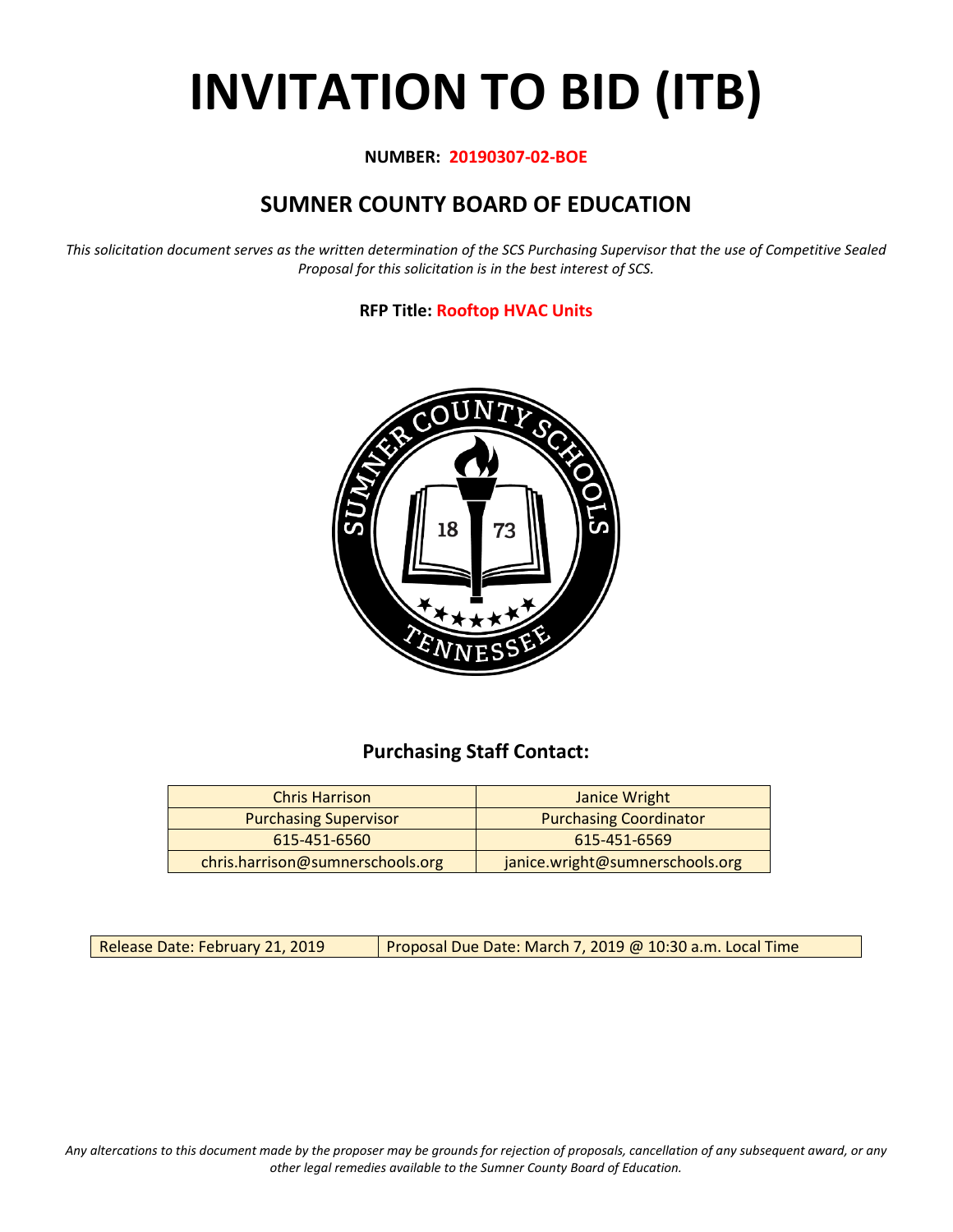## **NOTICE TO PROPOSERS**

There may be one or more amendments to this ITB. In order to receive communication for any such amendments issued specifically to this ITB, the proposer must provide the information requested below to the Sumner County Board of Education (SCS) Purchasing Department. The information may be sent by email to: Chris Harrison, Purchasing Supervisor, chris.harrison@sumnerschools.org. SCS will send amendments only to those proposers which complete and return this information in a timely manner.

| <b>ITB Number:</b>      | 20190307-02-BOE Rooftop HVAC Units                                                                                    |
|-------------------------|-----------------------------------------------------------------------------------------------------------------------|
| Company Name:           |                                                                                                                       |
| <b>Mailing Address:</b> |                                                                                                                       |
|                         | <u> 1989 - Johann Harry Harry Harry Harry Harry Harry Harry Harry Harry Harry Harry Harry Harry Harry Harry Harry</u> |
|                         |                                                                                                                       |
| <b>Phone Number:</b>    |                                                                                                                       |
| <b>Contact Person:</b>  |                                                                                                                       |
| <b>Email Address:</b>   |                                                                                                                       |
|                         |                                                                                                                       |
| <b>Printed Name:</b>    |                                                                                                                       |
| Date:                   |                                                                                                                       |

Emailed amendments will be sent in a Microsoft Word (Office for Windows) or Portable Document Format (pdf) format. Any alterations to the document made by the proposer may be grounds for rejection of proposal, cancellation of any subsequent award or any other legal remedies available to SCS.

Amendments will also be posted on the SCS website **https://sumnerschools.org/index.php/current-bids-and-rfps** and attached to the solicitation listing as a PDF or WORD file. Check the particular solicitation on the Current Bids and RFPs webpage for any posted amendments.

By completing and returning this form, the Proposer has expressed its intent to provide a proposal for **20190307-02-BOE Rooftop HVAC Units.**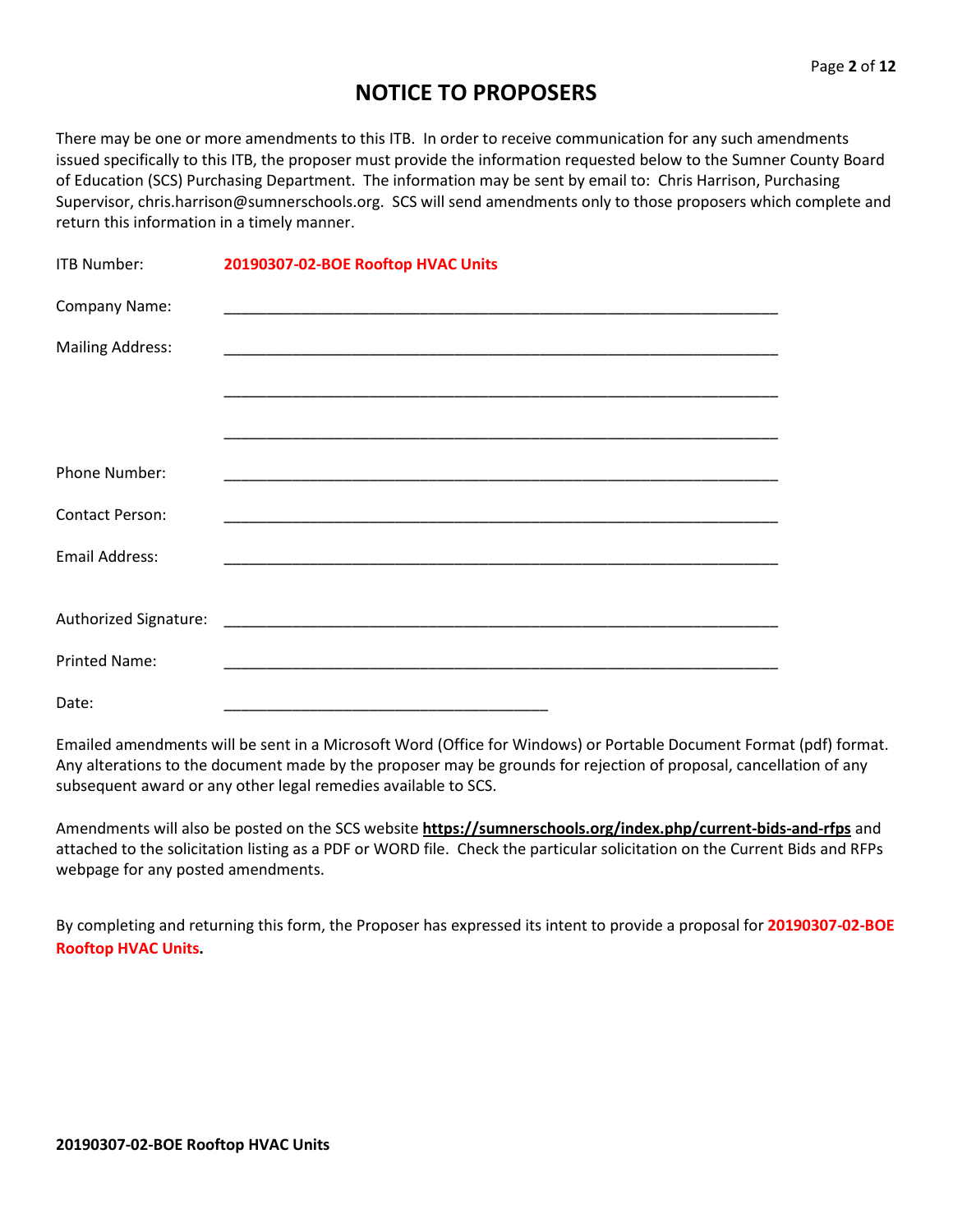## **TABLE OF CONTENTS**

- 1. Specification
- 2. Source Selection and Contract Award
- 3. Schedule of Events
- 4. Delivery of Proposals
- 5. Protests
- 6. New Vendors

#### 7. Attachments

- A. Bid Form/Certification
- B. IRS Form W9
- C. Attestation Re Personnel
- D. Standard Terms and Conditions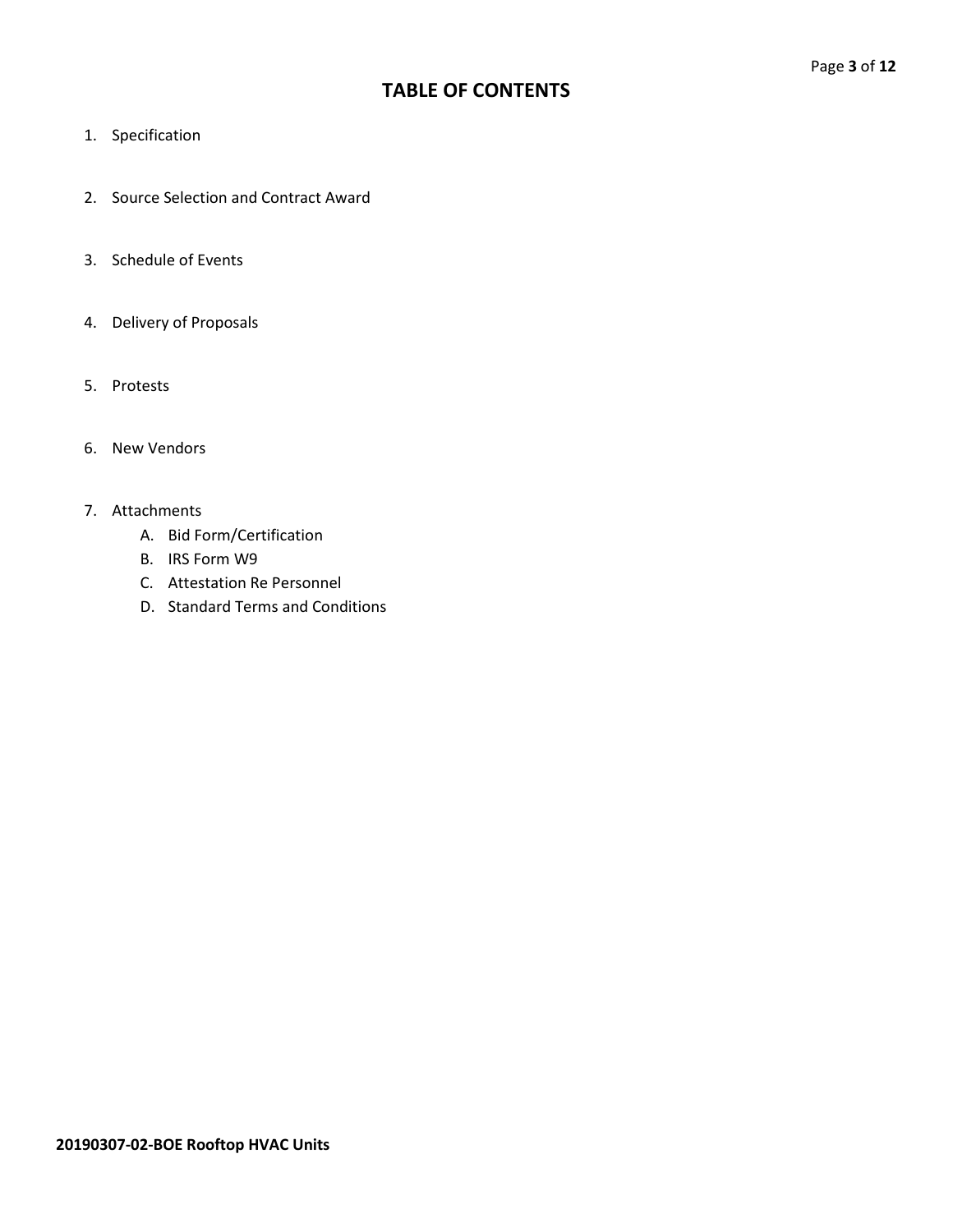#### 1. Specification

SCS is soliciting proposals for the purchase of HVAC units. The solicitation is for materials only, NO LABOR. SCS personnel will install the equipment.

The following specifications represents the minimum requirement for this equipment:

#### **Package Gas/Electric Rooftop Unit** *(Item #1)*

- 20-ton capacity
- Gas/Electric
- Convertible
- 460/60/3
- Gas Heat High
- Horizontal Duct Conversion Kit
- Condenser coil hail guard

#### **Fabric Duct Sock** *(Item #2)*

- 34" diameter
- 100' length
- Color to be selected prior to order from the manufacturer's standard color pallet.

The following specifications indicates the currently installed equipment and other minimum requirements for this equipment. SCS requests that the Proposer provide pricing for equipment that matches the currently installed equipment.

#### **Carrier Unit** *(Item #3)*

- Model No. 48TJE008---611---
- Serial No. 4095G30169
- 460v; 3 ph.
- Conventional thermostat controls
- Hail guards
- Phase protection

#### **Lennox Unit** *(Item #4)*

- Model No. GCS16-953-200-6G
- Serial No. (not available)
- Conventional thermostat controls
- Hail guards
- Phase protection

All questions related to the specifications must be directed to Bruce Atkin, SCS Maintenance Department. He can be reached at **bruce.atkins@sumnerschools.org** or 615-451-5255.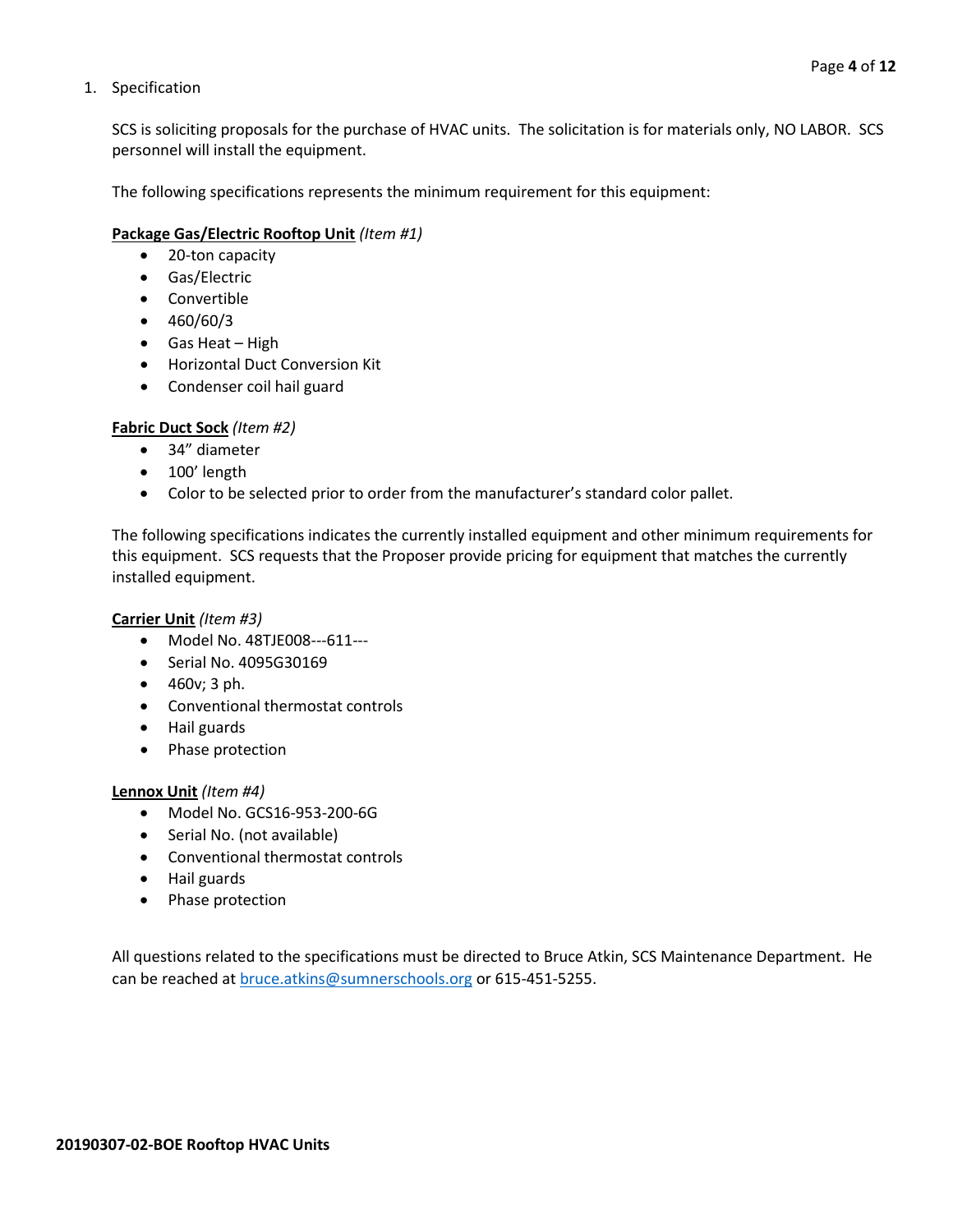- 2. Source Selection and Contract Award
	- Award, if made, will be made to the proposer submitting the lowest cost proposal and whom is also determined to be Responsive.
		- o General Criteria to be determined "Responsive"
			- Does the proposal include all required information?
			- Does the proposal include completed attachment forms?
			- Was the proposal delivered on or before the stated deadline?
	- SCS reserves the right to reject any proposal that takes exception to the specifications unless prior approval is requested and granted by SCS.
	- Upon mutual agreement by both parties, SCS shall grant the right to extend the terms, conditions and prices of contract(s) awarded from this ITB to other Institutions (such as State, Local and/or Public Agencies) who express an interest in participating in any contract that results from this ITB. Each of the "piggyback" Institutions will issue their own purchasing documents for purchase of the goods/services. Proposer agrees that SCS shall bear no responsibility or liability for any agreements between Proposer and the other Institution(s) who desire to exercise this option.
- 3. Schedule of Events

| <b>RFP Issued</b>              | <b>February 21, 2019</b>              |
|--------------------------------|---------------------------------------|
| Questions DEADLINE             | <b>February 28, 2019</b>              |
| <b>RFP Submission DEADLINE</b> | March 7, 2019 @ 10:30 a.m. Local Time |

4. Delivery of Proposals

Sealed proposals will be accepted until **March 7, 2019 @ 10:30 a.m. Local Time**. Proposals received after that time will be deemed invalid. Vendors mailing proposal packages must allow sufficient time to ensure receipt of their package by the time specified. SCS shall not accept proposals via electronic transmission such as email, fax, etc. There will be no exceptions. Proposals will be opened and read aloud. The reading of the bids will begin at **10:30 a.m. Local Time**.

Due to the nature of deliveries to the SCS Support Services Facility by carriers such as UPS, FedEx and such like; the proposal package will be accepted if the date and time on the delivery confirmation are indicated to be on or before the Proposal Deadline.

Delivery Address: Sumner County Board of Education Attn: Purchasing Supervisor 1500 Airport Road Gallatin, TN 37066

The package containing the proposal must be sealed and clearly marked on the outside of the package: **"20190307-02-BOE Rooftop HVAC Units" DO NOT OPEN**

**20190307-02-BOE Rooftop HVAC Units**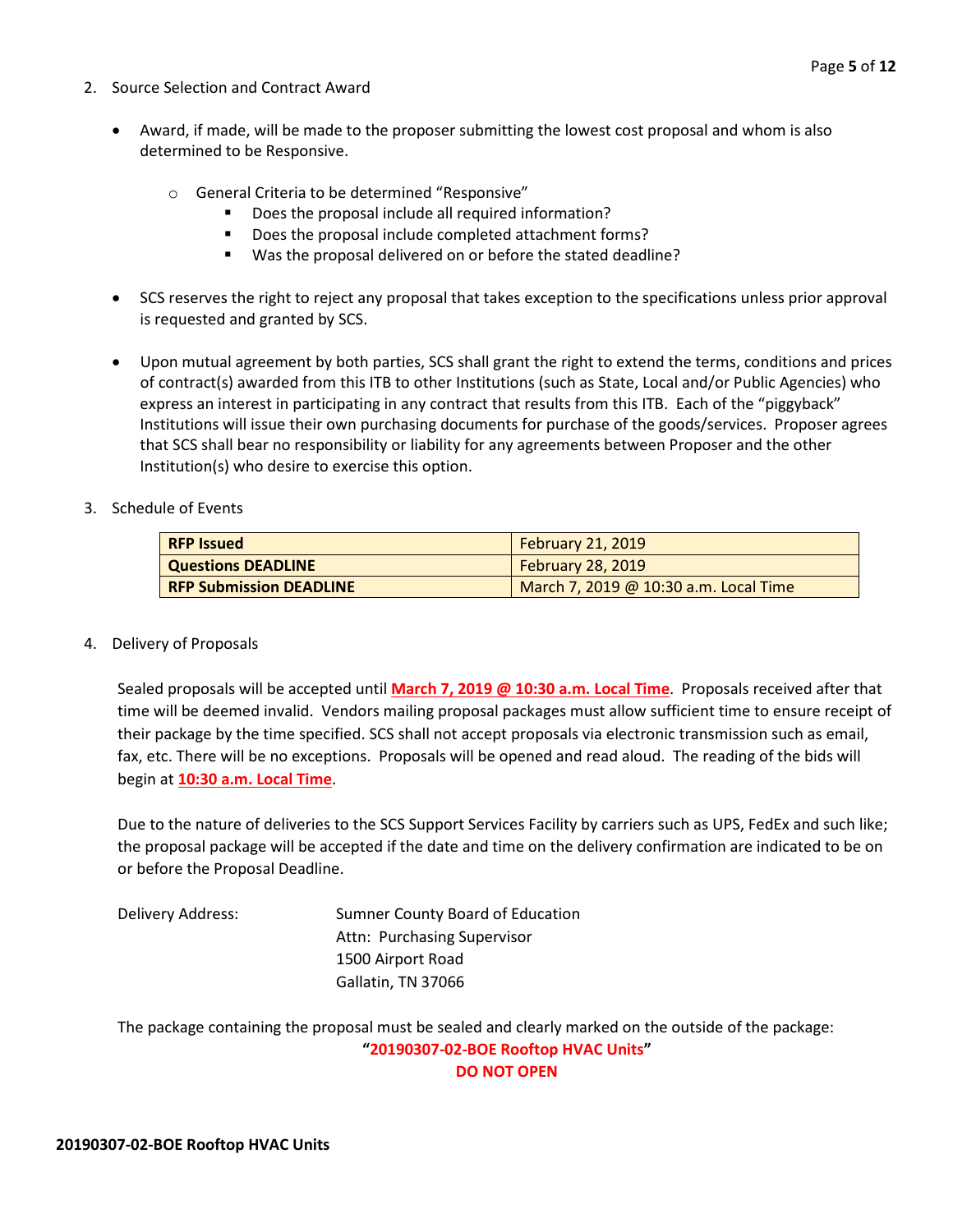#### 5. Protests

In the event that any interested party finds any part of the listed specifications, terms or conditions to be discrepant, incomplete or otherwise questionable in any respect; it shall be the responsibility of the concerned party to notify the SCS Purchasing Office of such matters immediately upon receipt of the ITB. All notifications must be sent to the Purchasing Supervisor via email at [purchasing@sumnerschools.org.](mailto:purchasing@sumnerschools.org)

Any actual or prospective Proposer who is aggrieved in connection with the ITB or award of a contract may protest to the Purchasing Supervisor and/or the Sumner County Board of Education at its regularly scheduled meeting.

#### 6. New Vendors

- To comply with Internal Revenue Service requirements, all vendors who perform any type of service are required to have a current IRS Form W-9 on file with the SCS Finance Department. It is a mandatory requirement to complete the IRS Form W-9 (Attachment 1) included in this RFP.
- To comply with the Tennessee Lawful Employment Act (50-1-702 and 50-1-703), non-employees (individuals paid directly by the employer in exchange for the individual's labor or services) must have on file one (1) of the following documents:
	- o A valid Tennessee driver's license or photo identification;
	- $\circ$  A valid driver's license or photo identification from another state where the license requirements are at least as strict as those in Tennessee;
	- o A birth certificate issued by a U.S. state, jurisdiction or territory;
	- o A U.S. government issued certified birth certificate;
	- o A valid, unexpired U.S. passport;
	- o A U.S. certificate of birth abroad (DS-1350 or FS-545)
	- o A report of birth abroad of a U.S. citizen (FS-240);
	- o A certificate of citizenship (N560 or N561);
	- o A certificate of naturalization (N550, N570 or N578);
	- o A U.S citizen identification card (I-197 or I-179); or
	- o Valid alien registration documentation or other proof of current immigration registration recognized by the United States Department of Homeland Security that contains the individual's complete legal name and current alien admission number or alien file number (or numbers if the individual has more than one number).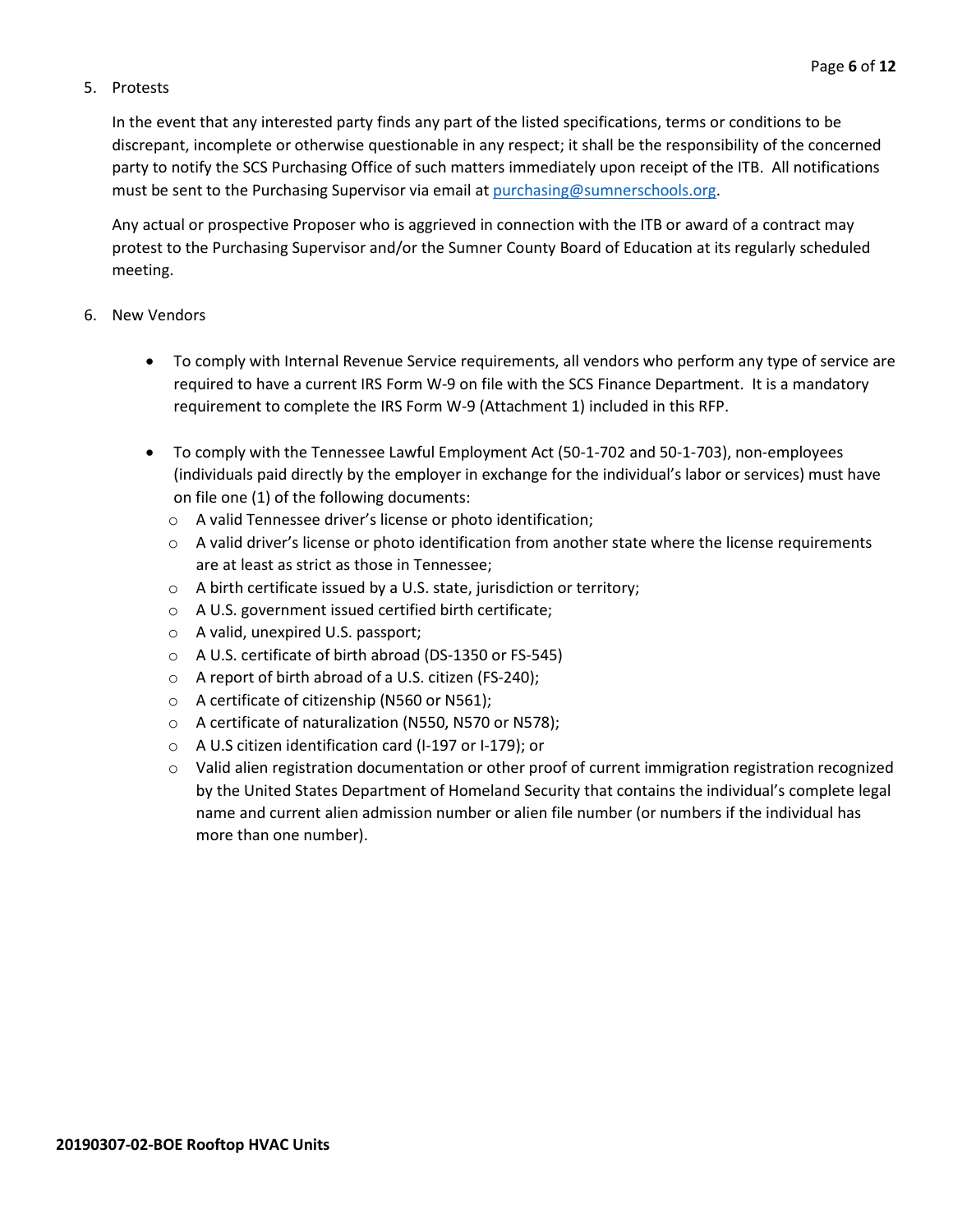

Attn: Purchasing Supervisor 1500 Airport Road Gallatin, TN 37066

Date\_\_\_\_\_\_\_\_\_\_\_\_\_\_\_\_\_\_\_\_\_\_\_\_\_\_\_\_

|                         | <b>ITEM NO.</b>                                     | <b>QUANTITY</b> | <b>PRICE EACH</b> | <b>EXTENDED PRICE</b> |
|-------------------------|-----------------------------------------------------|-----------------|-------------------|-----------------------|
| $\overline{\mathbf{1}}$ | Model No. _________ <del>____________________</del> | $\overline{2}$  |                   |                       |
| $\overline{2}$          |                                                     | $\overline{2}$  |                   |                       |
| $\overline{\mathbf{3}}$ |                                                     | $\mathbf{1}$    |                   |                       |
| $\overline{4}$          |                                                     | $\mathbf{1}$    |                   |                       |

\*SCS reserves the right to award each item separately or all to one vendor.

\*\*SCS reserves the right to purchase additional units at the "PRICE EACH" indicated on this form.

By checking this box, Proposer agrees that SCS reserves the right to extend the terms, conditions and prices of this contract to other Institutions (such as State, Local and/or Public Agencies) who express an interest in participating in any contract that results from this ITB. Each of the piggyback Institutions will issue their own purchasing documents for the goods/service. Proposer agrees that SCS shall bear no responsibility or liability for any agreements between Proposer and the other Institution(s) who desire to exercise this option.

| <b>AUTHORIZED SIGNATURE:</b> |  |
|------------------------------|--|
| <b>PRINTED NAME:</b>         |  |
| TITLE:                       |  |
| <b>COMPANY NAME:</b>         |  |
| <b>PHONE:</b>                |  |
| <b>EMAIL</b>                 |  |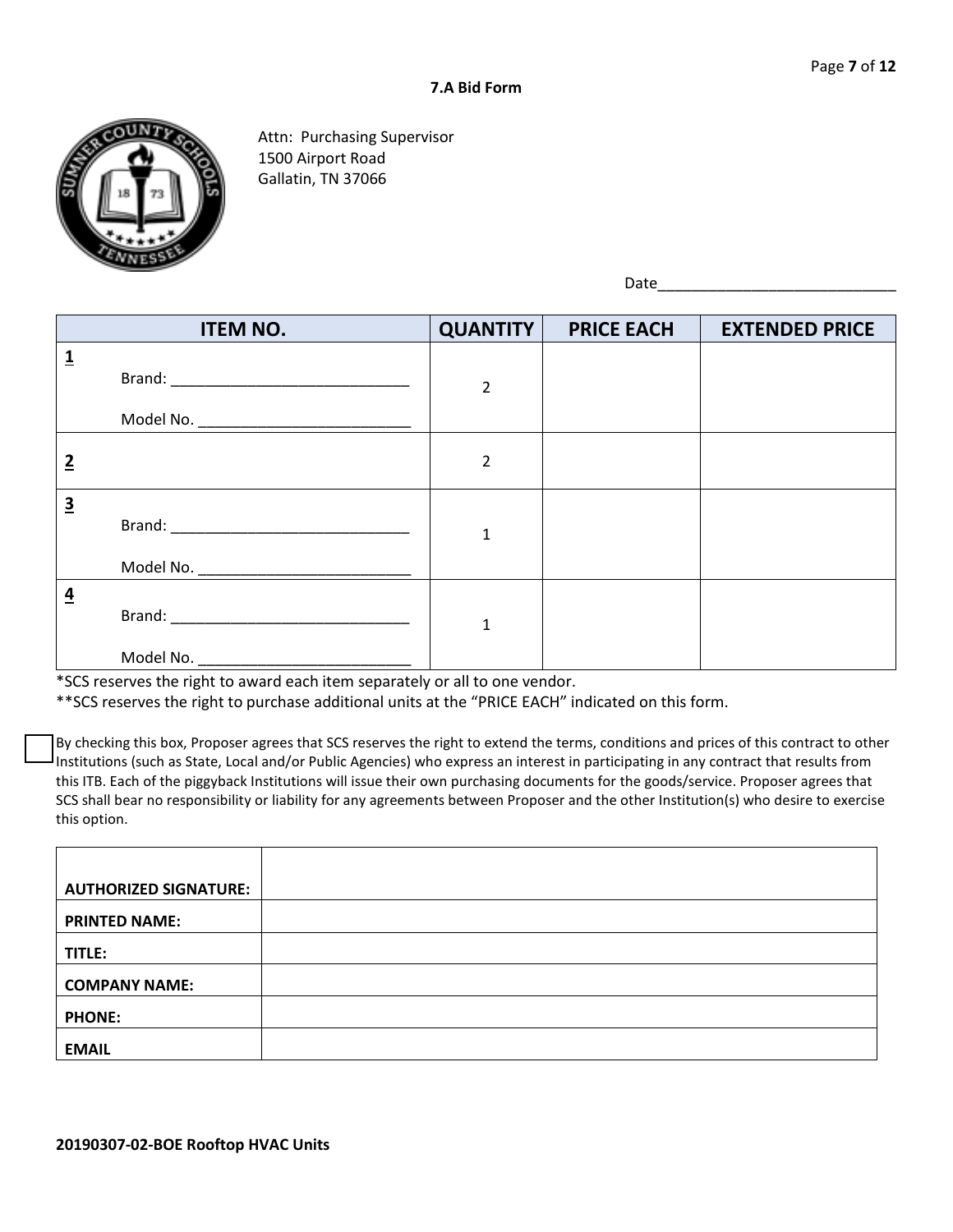#### 7.B IRS Form W9

| Forn                                                                                                                                                                                                                                                                                                                                                                                                                                                                                                                                                                                                                                                                                                                                                                          | <b>Request for Taxpayer</b><br>(Rev. December 2014)<br><b>Identification Number and Certification</b><br>Department of the Treasury<br>Internal Revenue Service |                                                                                                                                                                                                                                                                                                                                              |                                                                                                                                                                                                                                                                                    |        |  |   | Give Form to the<br>send to the IRS.                                                         |  | requester. Do not |  |
|-------------------------------------------------------------------------------------------------------------------------------------------------------------------------------------------------------------------------------------------------------------------------------------------------------------------------------------------------------------------------------------------------------------------------------------------------------------------------------------------------------------------------------------------------------------------------------------------------------------------------------------------------------------------------------------------------------------------------------------------------------------------------------|-----------------------------------------------------------------------------------------------------------------------------------------------------------------|----------------------------------------------------------------------------------------------------------------------------------------------------------------------------------------------------------------------------------------------------------------------------------------------------------------------------------------------|------------------------------------------------------------------------------------------------------------------------------------------------------------------------------------------------------------------------------------------------------------------------------------|--------|--|---|----------------------------------------------------------------------------------------------|--|-------------------|--|
|                                                                                                                                                                                                                                                                                                                                                                                                                                                                                                                                                                                                                                                                                                                                                                               |                                                                                                                                                                 | 1 Name (as shown on your income tax return). Name is required on this line; do not leave this line blank.                                                                                                                                                                                                                                    |                                                                                                                                                                                                                                                                                    |        |  |   |                                                                                              |  |                   |  |
| ۵i                                                                                                                                                                                                                                                                                                                                                                                                                                                                                                                                                                                                                                                                                                                                                                            | 2 Business name/disregarded entity name, if different from above                                                                                                |                                                                                                                                                                                                                                                                                                                                              |                                                                                                                                                                                                                                                                                    |        |  |   |                                                                                              |  |                   |  |
| page<br>4 Exemptions (codes apply only to<br>3 Check appropriate box for federal tax classification; check only one of the following seven boxes:<br>Specific Instructions on<br>certain entities, not individuals; see<br>S Corporation Partnership<br>Trust/estate<br>Individual/sole proprietor or<br>$\Box$ C Corporation<br>instructions on page 3):<br>single-member LLC<br>Print or type<br>Exempt payee code (if any)<br>Limited liability company. Enter the tax classification (C=C corporation, S=S corporation, P=partnership) ▶<br>Exemption from FATCA reporting<br>Note. For a single-member LLC that is disregarded, do not check LLC; check the appropriate box in the line above for<br>the tax classification of the single-member owner.<br>code (if any) |                                                                                                                                                                 |                                                                                                                                                                                                                                                                                                                                              |                                                                                                                                                                                                                                                                                    |        |  |   |                                                                                              |  |                   |  |
|                                                                                                                                                                                                                                                                                                                                                                                                                                                                                                                                                                                                                                                                                                                                                                               | Other (see instructions)                                                                                                                                        | 5 Address (number, street, and apt. or suite no.)                                                                                                                                                                                                                                                                                            |                                                                                                                                                                                                                                                                                    |        |  |   | (Applies to accounts maintained outside the U.S.)<br>Requester's name and address (optional) |  |                   |  |
|                                                                                                                                                                                                                                                                                                                                                                                                                                                                                                                                                                                                                                                                                                                                                                               |                                                                                                                                                                 |                                                                                                                                                                                                                                                                                                                                              |                                                                                                                                                                                                                                                                                    |        |  |   |                                                                                              |  |                   |  |
| See:                                                                                                                                                                                                                                                                                                                                                                                                                                                                                                                                                                                                                                                                                                                                                                          | 6 City, state, and ZIP code                                                                                                                                     |                                                                                                                                                                                                                                                                                                                                              |                                                                                                                                                                                                                                                                                    |        |  |   |                                                                                              |  |                   |  |
|                                                                                                                                                                                                                                                                                                                                                                                                                                                                                                                                                                                                                                                                                                                                                                               |                                                                                                                                                                 | 7 List account number(s) here (optional)                                                                                                                                                                                                                                                                                                     |                                                                                                                                                                                                                                                                                    |        |  |   |                                                                                              |  |                   |  |
| Part I                                                                                                                                                                                                                                                                                                                                                                                                                                                                                                                                                                                                                                                                                                                                                                        |                                                                                                                                                                 | <b>Taxpayer Identification Number (TIN)</b>                                                                                                                                                                                                                                                                                                  |                                                                                                                                                                                                                                                                                    |        |  |   |                                                                                              |  |                   |  |
|                                                                                                                                                                                                                                                                                                                                                                                                                                                                                                                                                                                                                                                                                                                                                                               |                                                                                                                                                                 |                                                                                                                                                                                                                                                                                                                                              |                                                                                                                                                                                                                                                                                    |        |  |   | Social security number                                                                       |  |                   |  |
| Enter your TIN in the appropriate box. The TIN provided must match the name given on line 1 to avoid<br>backup withholding. For individuals, this is generally your social security number (SSN). However, for a<br>resident alien, sole proprietor, or disregarded entity, see the Part I instructions on page 3. For other<br>entities, it is your employer identification number (EIN). If you do not have a number, see How to get a<br>TIN on page 3.<br>or                                                                                                                                                                                                                                                                                                              |                                                                                                                                                                 |                                                                                                                                                                                                                                                                                                                                              |                                                                                                                                                                                                                                                                                    |        |  |   |                                                                                              |  |                   |  |
| <b>Employer identification number</b><br>Note. If the account is in more than one name, see the instructions for line 1 and the chart on page 4 for                                                                                                                                                                                                                                                                                                                                                                                                                                                                                                                                                                                                                           |                                                                                                                                                                 |                                                                                                                                                                                                                                                                                                                                              |                                                                                                                                                                                                                                                                                    |        |  |   |                                                                                              |  |                   |  |
|                                                                                                                                                                                                                                                                                                                                                                                                                                                                                                                                                                                                                                                                                                                                                                               | quidelines on whose number to enter.                                                                                                                            |                                                                                                                                                                                                                                                                                                                                              |                                                                                                                                                                                                                                                                                    |        |  | ۰ |                                                                                              |  |                   |  |
| Certification<br>Part II                                                                                                                                                                                                                                                                                                                                                                                                                                                                                                                                                                                                                                                                                                                                                      |                                                                                                                                                                 |                                                                                                                                                                                                                                                                                                                                              |                                                                                                                                                                                                                                                                                    |        |  |   |                                                                                              |  |                   |  |
|                                                                                                                                                                                                                                                                                                                                                                                                                                                                                                                                                                                                                                                                                                                                                                               | Under penalties of perjury, I certify that:                                                                                                                     |                                                                                                                                                                                                                                                                                                                                              |                                                                                                                                                                                                                                                                                    |        |  |   |                                                                                              |  |                   |  |
|                                                                                                                                                                                                                                                                                                                                                                                                                                                                                                                                                                                                                                                                                                                                                                               |                                                                                                                                                                 | 1. The number shown on this form is my correct taxpayer identification number (or I am waiting for a number to be issued to me); and                                                                                                                                                                                                         |                                                                                                                                                                                                                                                                                    |        |  |   |                                                                                              |  |                   |  |
| 2. I am not subject to backup withholding because: (a) I am exempt from backup withholding, or (b) I have not been notified by the Internal Revenue<br>Service (IRS) that I am subject to backup withholding as a result of a failure to report all interest or dividends, or (c) the IRS has notified me that I am<br>no longer subject to backup withholding; and                                                                                                                                                                                                                                                                                                                                                                                                           |                                                                                                                                                                 |                                                                                                                                                                                                                                                                                                                                              |                                                                                                                                                                                                                                                                                    |        |  |   |                                                                                              |  |                   |  |
|                                                                                                                                                                                                                                                                                                                                                                                                                                                                                                                                                                                                                                                                                                                                                                               |                                                                                                                                                                 | 3. I am a U.S. citizen or other U.S. person (defined below); and                                                                                                                                                                                                                                                                             |                                                                                                                                                                                                                                                                                    |        |  |   |                                                                                              |  |                   |  |
|                                                                                                                                                                                                                                                                                                                                                                                                                                                                                                                                                                                                                                                                                                                                                                               |                                                                                                                                                                 | 4. The FATCA code(s) entered on this form (if any) indicating that I am exempt from FATCA reporting is correct.                                                                                                                                                                                                                              |                                                                                                                                                                                                                                                                                    |        |  |   |                                                                                              |  |                   |  |
| Certification instructions. You must cross out item 2 above if you have been notified by the IRS that you are currently subject to backup withholding<br>because you have failed to report all interest and dividends on your tax return. For real estate transactions, item 2 does not apply. For mortgage<br>interest paid, acquisition or abandonment of secured property, cancellation of debt, contributions to an individual retirement arrangement (IRA), and<br>generally, payments other than interest and dividends, you are not required to sign the certification, but you must provide your correct TIN. See the<br>instructions on page 3.                                                                                                                      |                                                                                                                                                                 |                                                                                                                                                                                                                                                                                                                                              |                                                                                                                                                                                                                                                                                    |        |  |   |                                                                                              |  |                   |  |
| Sign<br>Here                                                                                                                                                                                                                                                                                                                                                                                                                                                                                                                                                                                                                                                                                                                                                                  | Signature of<br>U.S. person $\blacktriangleright$                                                                                                               |                                                                                                                                                                                                                                                                                                                                              |                                                                                                                                                                                                                                                                                    | Date P |  |   |                                                                                              |  |                   |  |
|                                                                                                                                                                                                                                                                                                                                                                                                                                                                                                                                                                                                                                                                                                                                                                               | · Form 1098 (home mortgage interest), 1098-E (student loan interest), 1098-T<br><b>General Instructions</b><br>(tuition)                                        |                                                                                                                                                                                                                                                                                                                                              |                                                                                                                                                                                                                                                                                    |        |  |   |                                                                                              |  |                   |  |
|                                                                                                                                                                                                                                                                                                                                                                                                                                                                                                                                                                                                                                                                                                                                                                               |                                                                                                                                                                 | Section references are to the Internal Revenue Code unless otherwise noted.                                                                                                                                                                                                                                                                  | · Form 1099-C (canceled debt)                                                                                                                                                                                                                                                      |        |  |   |                                                                                              |  |                   |  |
| Future developments. Information about developments affecting Form W-9 (such<br>· Form 1099-A (acquisition or abandonment of secured property)<br>as legislation enacted after we release it) is at www.irs.gov/fw9.                                                                                                                                                                                                                                                                                                                                                                                                                                                                                                                                                          |                                                                                                                                                                 |                                                                                                                                                                                                                                                                                                                                              |                                                                                                                                                                                                                                                                                    |        |  |   |                                                                                              |  |                   |  |
|                                                                                                                                                                                                                                                                                                                                                                                                                                                                                                                                                                                                                                                                                                                                                                               | <b>Purpose of Form</b>                                                                                                                                          |                                                                                                                                                                                                                                                                                                                                              | Use Form W-9 only if you are a U.S. person (including a resident alien), to<br>provide your correct TIN.                                                                                                                                                                           |        |  |   |                                                                                              |  |                   |  |
|                                                                                                                                                                                                                                                                                                                                                                                                                                                                                                                                                                                                                                                                                                                                                                               |                                                                                                                                                                 | An individual or entity (Form W-9 requester) who is required to file an information<br>return with the IRS must obtain your correct taxpayer identification number (TIN)<br>which may be your social security number (SSN), individual taxpayer identification<br>number (ITIN), adoption taxpayer identification number (ATIN), or employer | If you do not return Form W-9 to the requester with a TIN, you might be subject<br>to backup withholding. See What is backup withholding? on page 2.<br>By signing the filled-out form, you:<br>1. Certify that the TIN you are giving is correct (or you are waiting for a number |        |  |   |                                                                                              |  |                   |  |
|                                                                                                                                                                                                                                                                                                                                                                                                                                                                                                                                                                                                                                                                                                                                                                               |                                                                                                                                                                 | identification number (EIN), to report on an information return the amount paid to<br>you, or other amount reportable on an information return. Examples of information                                                                                                                                                                      | to be issued).                                                                                                                                                                                                                                                                     |        |  |   |                                                                                              |  |                   |  |
|                                                                                                                                                                                                                                                                                                                                                                                                                                                                                                                                                                                                                                                                                                                                                                               | 2. Certify that you are not subject to backup withholding, or<br>returns include, but are not limited to, the following:                                        |                                                                                                                                                                                                                                                                                                                                              |                                                                                                                                                                                                                                                                                    |        |  |   |                                                                                              |  |                   |  |

- · Form 1099-INT (interest earned or paid)
- . Form 1099-DIV (dividends, including those from stocks or mutual funds)
- · Form 1099-MISC (various types of income, prizes, awards, or gross proceeds)
- . Form 1099-B (stock or mutual fund sales and certain other transactions by brokers)
- · Form 1099-S (proceeds from real estate transactions)
- · Form 1099-K (merchant card and third party network transactions)
- 
- 2. Certify that you are not subject to backup withholding, or<br>3. Claim exemption from backup withholding if you are a U.S. exempt payee. If<br>applicable, you are also certifying that as a U.S. person, your allocable share of
- 4. Certify that FATCA code(s) entered on this form (if any) indicating that you are<br>exempt from the FATCA reporting, is correct. See What is FATCA reporting? on<br>page 2 for further information.

Cat. No. 10231X

Form W-9 (Rev. 12-2014)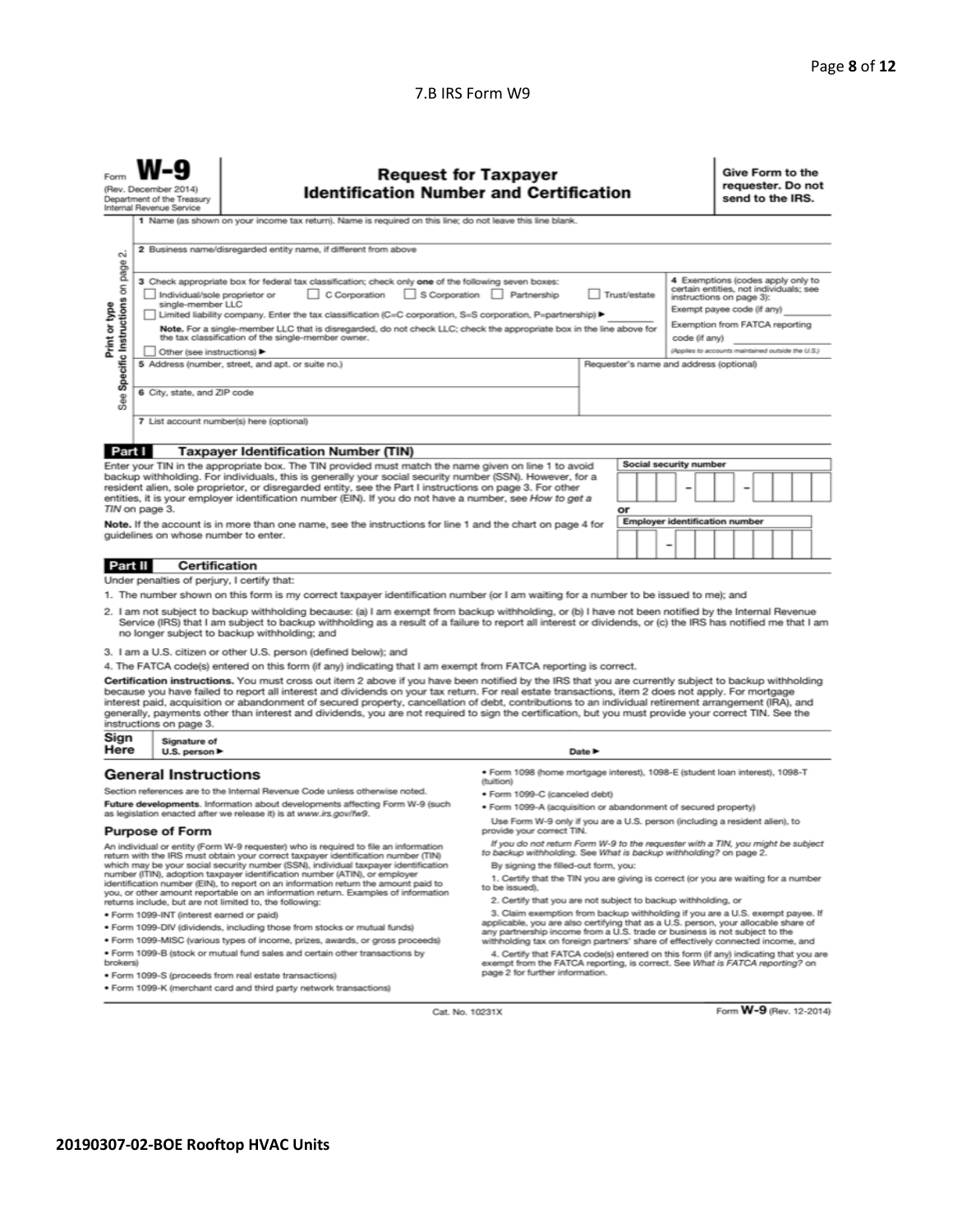### **ATTESTATION RE PERSONNEL USED IN CONTRACT PERFORMANCE**

| LCONTRACTOR LEGAL ENTITY NAME:                                         |  |
|------------------------------------------------------------------------|--|
| FEDERAL EMPLOYER IDENTIFICATION NUMBER:<br>(or Social Security Number) |  |

**The Contractor, identified above, does hereby attest, certify, warrant and assure that the Contractor shall not knowingly utilize the services of an illegal immigrant in the performance of this Contract and shall not knowingly utilize the services of any subcontractor who will utilize the services of an illegal immigrant in the performance of this Contract, T.C.A. § 12-3-309.**

SIGNATURE & DATE:

*NOTICE: This attestation MUST be signed by an individual empowered to contractually bind the Contractor.*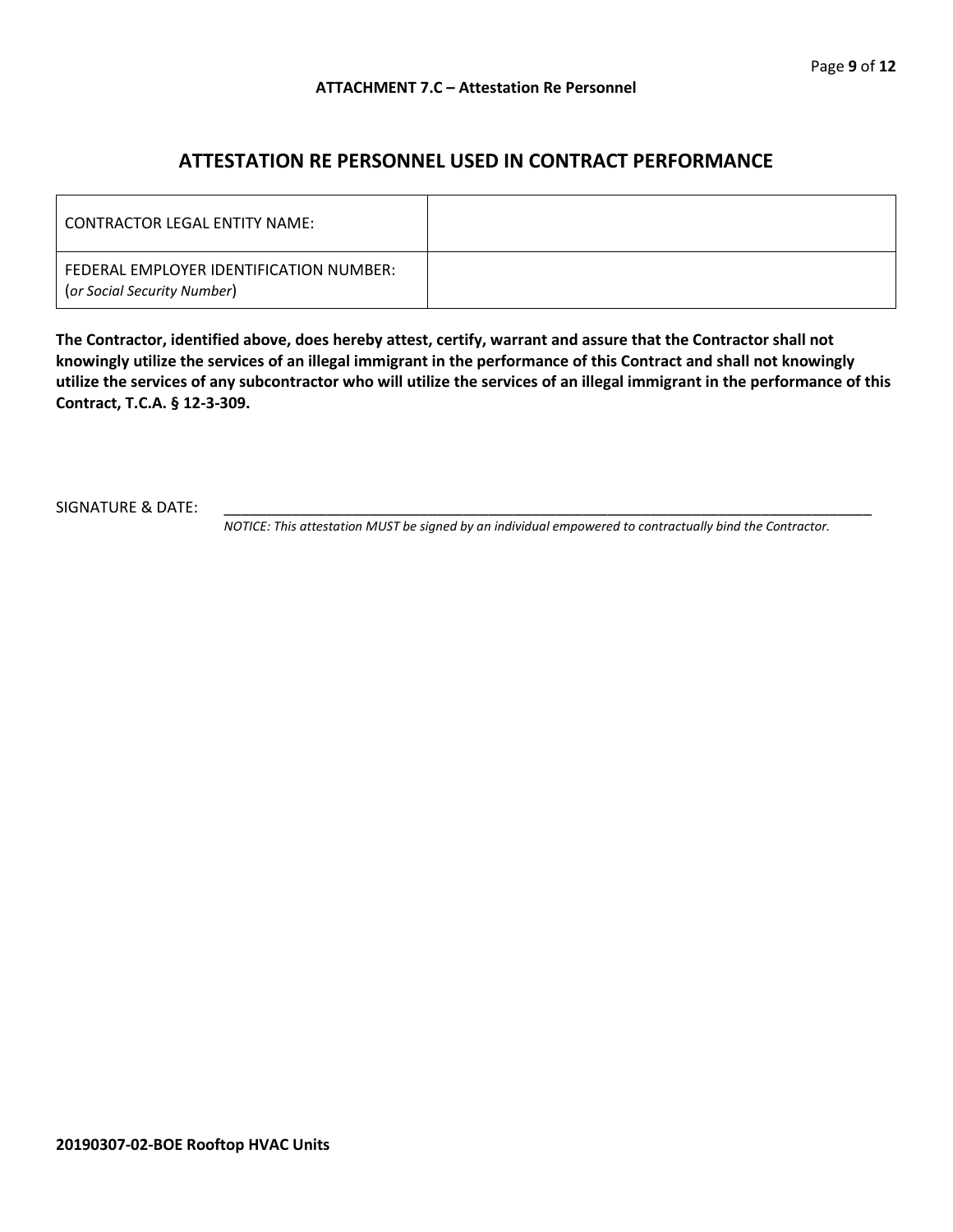#### **ATTACHMENT 7.D – Standard Terms & Conditions SUMNER COUNTY BOARD OF EDUCATION (SCS)**

#### **1. PREPARATION AND SUBMISSION OF BID.**

- **a.** Failure to examine any drawings**,** specifications, or instructions will be at the proposer's risk. Any deviation from the stated terms, conditions and specifications must be coordinated with and approved in writing by the SCS Purchasing Supervisor.
- **b.** ITB SUBMITTAL / SIGNATURE: Proposal shall give the full name and business address of the bidder. If the proposer is a corporation, the name shall be stated as it is in the corporate charter. Proposals must be signed in ink by the proposer's authorized agent. Unsigned proposals will be rejected. Proposals are to be sealed and the outside of the envelope is to reference the ITB number. The person signing the proposal must show their title, and if requested by SCS, must furnish satisfactory proof of his or her authority to bind his or her company in contract. Proposer understands that by submitting a proposal with an authorized signature, it shall constitute an offer to SCS. Proposals must be typewritten or in ink; otherwise they may not be considered. Purchase orders will be issued to the firm name appearing on the W9. Electronic submissions via email, fax, etc. shall not be accepted.
- **c.** SCS is not responsible for any costs incurred by any vendor pursuant to the ITB. The vendor shall be responsible for all costs incurred in connection with the preparation and submission of its proposal.
- **d.** All proposers must be in compliance with T.C.A. § 62-6-119 at the time of proposal submission and provide evidence of compliance with the applicable provisions of the chapter before such proposal may be considered.
- **e.** Proposals are to be received in the location designated in the ITB no later than the specified date and time. Late submissions will NOT be opened or considered.
- **f.** No erasures permitted. Errors may be crossed out and corrections printed in ink or typewritten adjacent to error and must be initialed in ink by person signing the proposal.
- **g.** Specifications: Reference to available specifications shall be sufficient to make the terms of the specifications binding on the proposer. The use of the name of a manufacturer, or any special brand or make in describing an item does not restrict the proposer to that manufacturer or specific article, unless specifically stated. Comparable products of other manufacturers will be considered if proof of compatibility is contained in the proposal. Proposers are required to notify SCSs Purchasing Supervisor whenever specifications/procedures are not perceived to be fair and open. The articles on which the proposals are submitted must be equal or superior to that specified. Informative and Descriptive Literature: The proposer must show brand or trade names of the articles proposed, when applicable. It shall be the responsibility of the vendor, including vendors whose product is referenced, to furnish with the proposal such specifications, catalog pages, brochures or other data as will provide an adequate basis for determining the quality and functional capabilities of the product offered. Failure to provide this data may be considered valid justification for rejection of proposal.
- **h.** Samples: Samples of items when called for, must be furnished free of expense, and if not destroyed will, upon vendor's request within ten (10) days of proposal opening, be returned at the proposer's expense. Each sample must be labeled with the proposer's name, manufacturer's brand name and number, ITB number and item reference.
- **i.** Time of Performance: The number of calendar days in which delivery is to be made after receipt of order shall be stated in the proposal and may be a factor in making an award, price notwithstanding. If no delivery time is stated in the proposal, proposer agrees that delivery is to be made within two weeks (10 business days) of order.
- **j.** Transportation and delivery charges should be included in the price and be fully prepaid by the vendor to the destination specified in the ITB. Proposal prices shall include delivery of all items F.O.B. destination.
- **k.** New materials and supplies must be delivered unless otherwise specifically stated in the ITB.
- **l.** Alternate/multiple proposals will not be considered unless specifically called for in the ITB.
- **m.** Only proposals submitted on ITB forms furnished by SCS will be considered.
- **n.** By signing the ITB where indicated, the proposer agrees to strictly abide by all local, state and federal statutes and regulations. The proposer further certifies that this proposal is made without collusion or fraud.
- **o.** Error in Proposal. In case of error in the extension of prices in the proposal, the unit price will govern. Late submissions will NOT be opened or considered. Proposers are cautioned to verify their proposals before submission, as amendments received after the ITB deadline will not be considered. No proposal shall be altered, amended or withdrawn after opening. After proposal opening, a proposer may withdraw a proposal only when there is obvious clerical error such as a misplaced decimal point, or when enforcement of the proposal would impose unconscionable hardship due to an error in the proposal resulting in a quotation substantially below the other proposals received. Proposal withdrawals will be considered only upon written request of the proposer.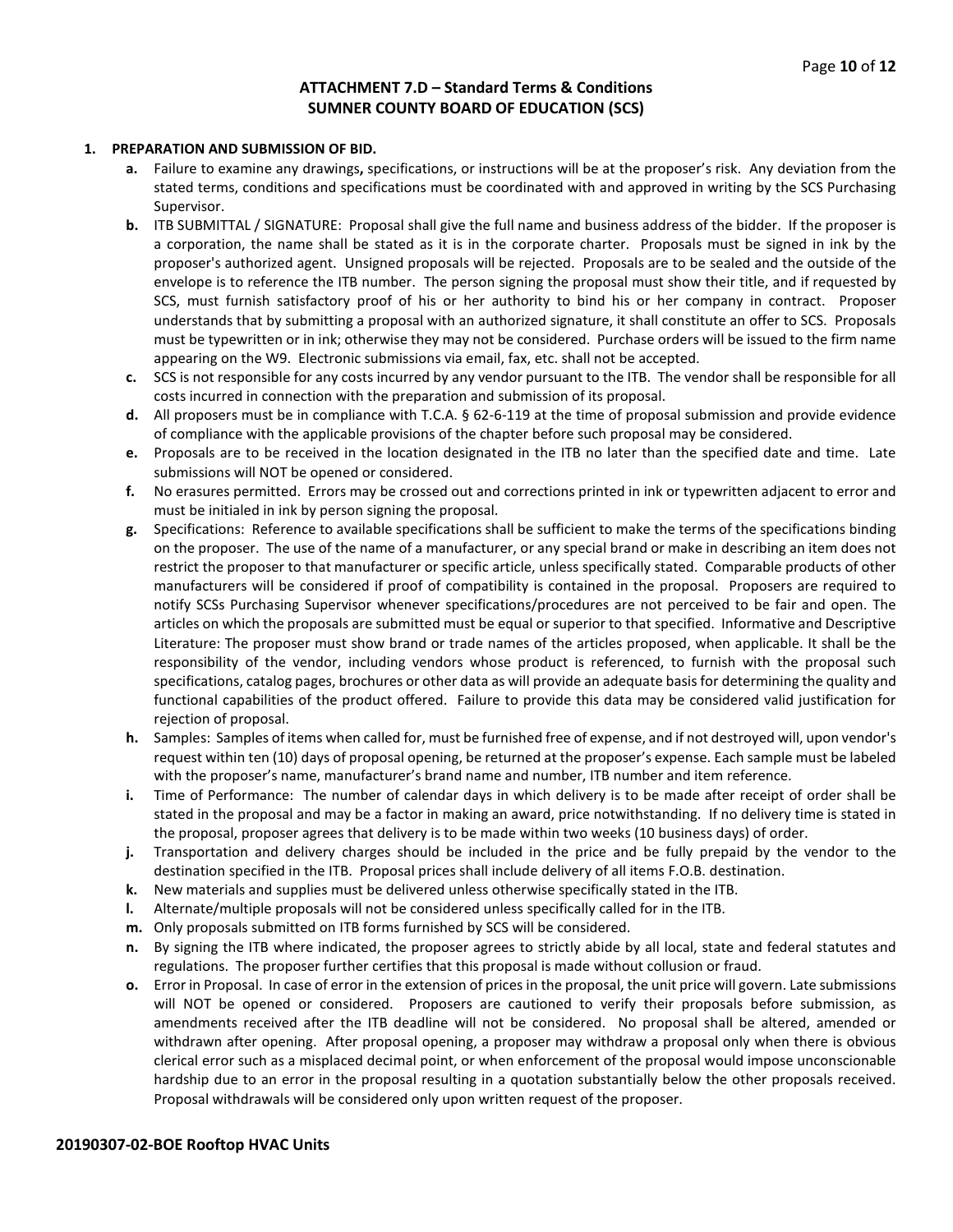- **2. OPEN RECORDS.** In order to comply with the provisions of the Tennessee Open Records Act, all proposals will be publicly opened and are subject to public inspection after the award upon written request. Proposers may be present at ITB opening. Summary information will be posted the SCS website, www.sumnerschools.org under the Invitation to Bid link.
- **3. ACCEPTANCE AND AWARD.** SCS reserves the right to reject any and all proposals and to waive any informality in proposals and, unless otherwise specified by the proposers to accept any item in the proposal. Action to reject all proposals shall be taken for unreasonably high prices, errors in the bid documents, cessation of need, unavailability of funds, or any other reason approved by SCS.
	- **a.** Contracts and purchases will be made with the lowest, responsive, responsible, qualified proposer. The quality of the articles to be supplied, their conformity with the specifications, their suitability to the requirements of the Institution, cash discount offered, and the delivery terms will be taken into consideration.
	- **b.** Any deviation from these stated terms, specifications and conditions must be coordinated with and approved in writing by the Purchasing Supervisor.
	- **c.** Prices quoted on the response (if any) are to be considered firm and binding until the said equipment, supplies or services are in the possession of SCS.
	- **d.** SCS reserves the right to order more or less than the quantity listed in the proposal.
	- **e.** If a proposal fails to state a time within which a proposal must be accepted, it is understood and agreed that SCS shall have ninety (90) days to accept.
	- **f.** No purchase or contract is authorized or valid until the issuance of a SCS purchase order in accordance with SCS policy. No SCS employee is authorized to purchase equipment, supplies or services prior to the issuance of such a purchase order.
	- **g.** The contract may not be assigned without written SCS consent.
	- **h.** If the appropriate space is marked on the ITB, other Institutions (such as State, Local and/or Public Agencies) may purchase off the contract during the same period as SCS.
	- **i.** The awarded proposer will be required to post a performance and payment bond in the amount of 25% of the contract price if it exceeds \$100,000 as stated by T.C.A. §12-4-201.
	- **j.** If the project cost is in excess of \$25,000 a performance bond must be secured by the requesting part in an amount equal to the market improvement value.
- **4. PAYMENT**. Payment terms must be specified in the proposal, including any discounts for early payment. Partial payments will not be approved unless justification for such payment can be shown. Terms will be NET 30 days. Payment will not be made until the conditions and specifications of the ITB are inspected and approved as conforming by persons appointed by SCS.
- **5. DEFAULT OF SELECTED VENDOR.** In case of vendor default, SCS may procure the articles or services from other sources and hold the defaulting vendor responsible for any resulting cost. If the awarded vendor violates any terms of their proposal, the contract, SCS policy or any law, they may be disqualified from submitting proposals for a period of two years for minor violations or longer for major violations. Proposals from disqualified bidders will not be accepted during the period of disqualification.
- **6. INSPECTION OF PURCHASES.** Articles received which are not equivalent will not be accepted and will be picked up by the vendor or returned to vendor, shipping charges collect. SCS shall have a reasonable period in which to inspect and accept or reject materials without liability. If necessity requires SCS to use nonconforming materials, an appropriate reduction in payment may be made.
- **7. TAXES.** SCS is tax exempt; do not include taxes in quotation. Vendors making improvements or additions to or performing repair work on real property for SCS are liable for any applicable sales or use tax on tangible personal property used in connection with the contract or furnished to vendors by the state for use under the contract.
- **8. NONDISCRIMINATION.** SCS is an equal opportunity employer. SCS and bidder agree to comply with Titles VI and VII of the Civil Rights Act of 1964, Title IX of the Education Amendments of 1972, Section 504 of the Rehabilitation Act of 1973, Executive Order 11,246, the Americans with Disabilities Act of 1990 and the related regulations to each. Each party assures that it will not discriminate against any individual including, but not limited to employees or applicants for employment and/or students, because of race, religion, creed, color, sex, age, disability, veteran status or national origin. In the event that any claims should arise with regards to violations of any such local, state or federal law, statues, rule or regulations, the vendor will indemnify and hold SCS harmless for any damages, including court costs or attorney fees, which might be incurred.